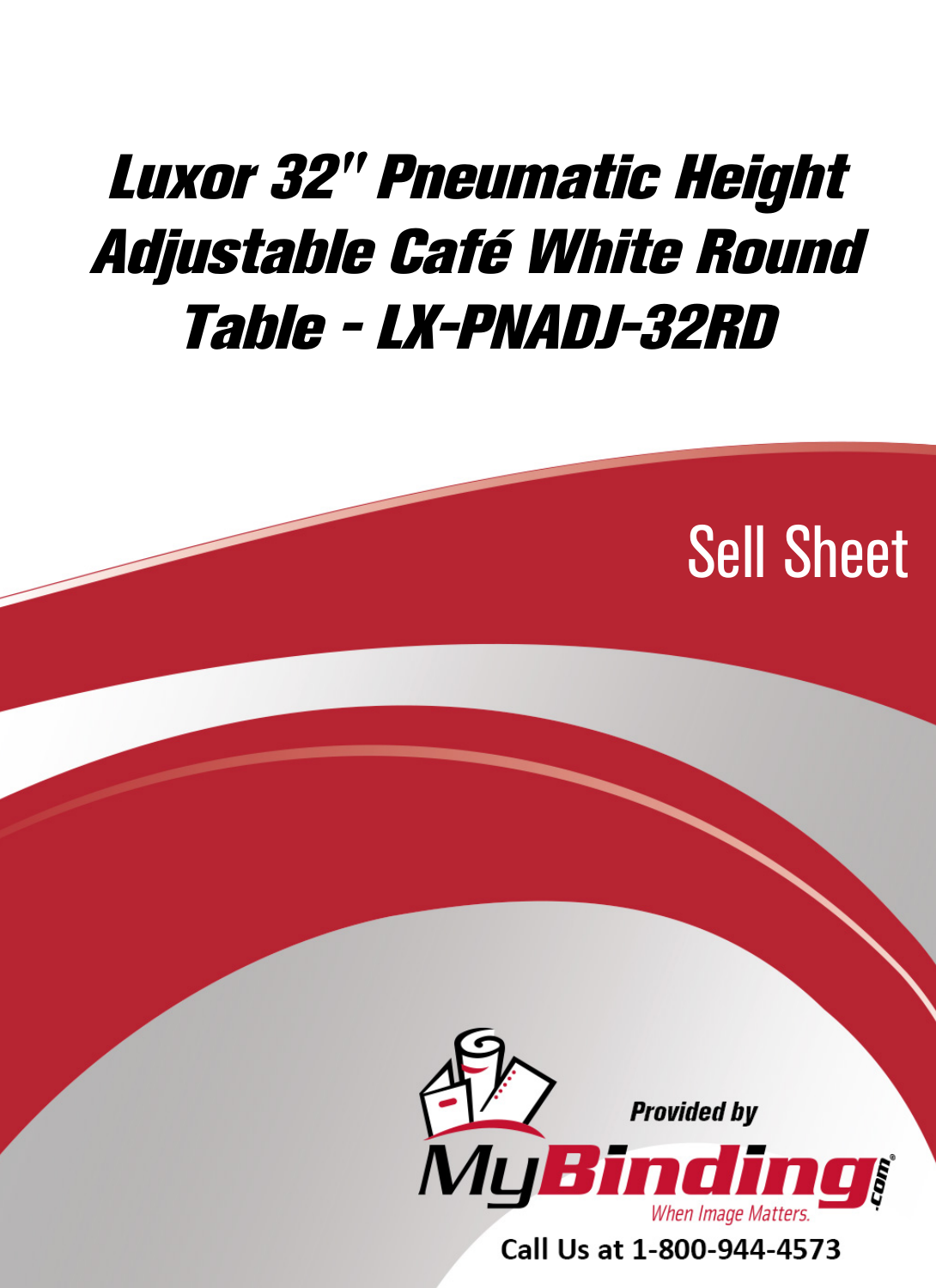

### LX-PNADJ-32SQ | LX-PNADJ-36SQ 32" & 36" PNEUMATIC HEIGHT ADJUSTABLE SQUARE CAFÉ TABLEs

Luxor's pneumatic height adjustable café tables feature durable construction, a contemporary, easy to clean white finish, and contoured edges making them ideal for business, retail, or educational environments. These multi-purpose square tables smoothly adjust in height with the aid of a pneumatic air cylinder allowing them to be used in seated or standing positions.

Available with 32" and 36" diameters, these popular café tables are designed to support a static load of 110 lbs. Each table includes a choice of protective leveling glides as well as four 2.5" casters for mobility, making them an excellent choice for collaborative workspaces, social settings, or home use.

#### **Dimensions:**

#### LX-PNADJ-32SQ

- Overall: 31.5"W x 25.2" 40"H with glides; 31.5"W x 27.6" – 42.4"H with casters
- Tabletop: 31.5"W x 1"H
- Base: 26" x 25.7"

#### LX-PNADJ-36SQ

- Overall: 36"W x 25.2" 40"H with glides; 36"W x 27.6" – 42.4"H with casters
- Tabletop: 36"W x 1"H
- Base: 29.8" x 28.4"

#### **Features:**

- Perfect for offices, restaurants, cafeterias, schools, trade shows, and other venues
- Pneumatic air cylinder provides effortless height adjustment in seconds
- 32" and 36" square white tabletops with contoured edges
- Durable steel base and MDF top with polyurethane paint
- Concealed lever effortlessly raises the table height between 25.2" and 40" (with glides)
- Concealed lever effortlessly raises the table height between 27.6" and 42.4" (with casters)
- Static load weight capacity of 110 lbs.
- Includes choice of leveling glides and 2.5" casters, two with locking brake
- Ships ground in one box
- Assembly required



9620 NE Tanasbourne, Dr. Suite 250, Hillsboro, OR 97124

## [sales@mybinding.com](mailto:sales@mybinding.com) **[1-800-944-4573](tel:1-800-944-4573)**